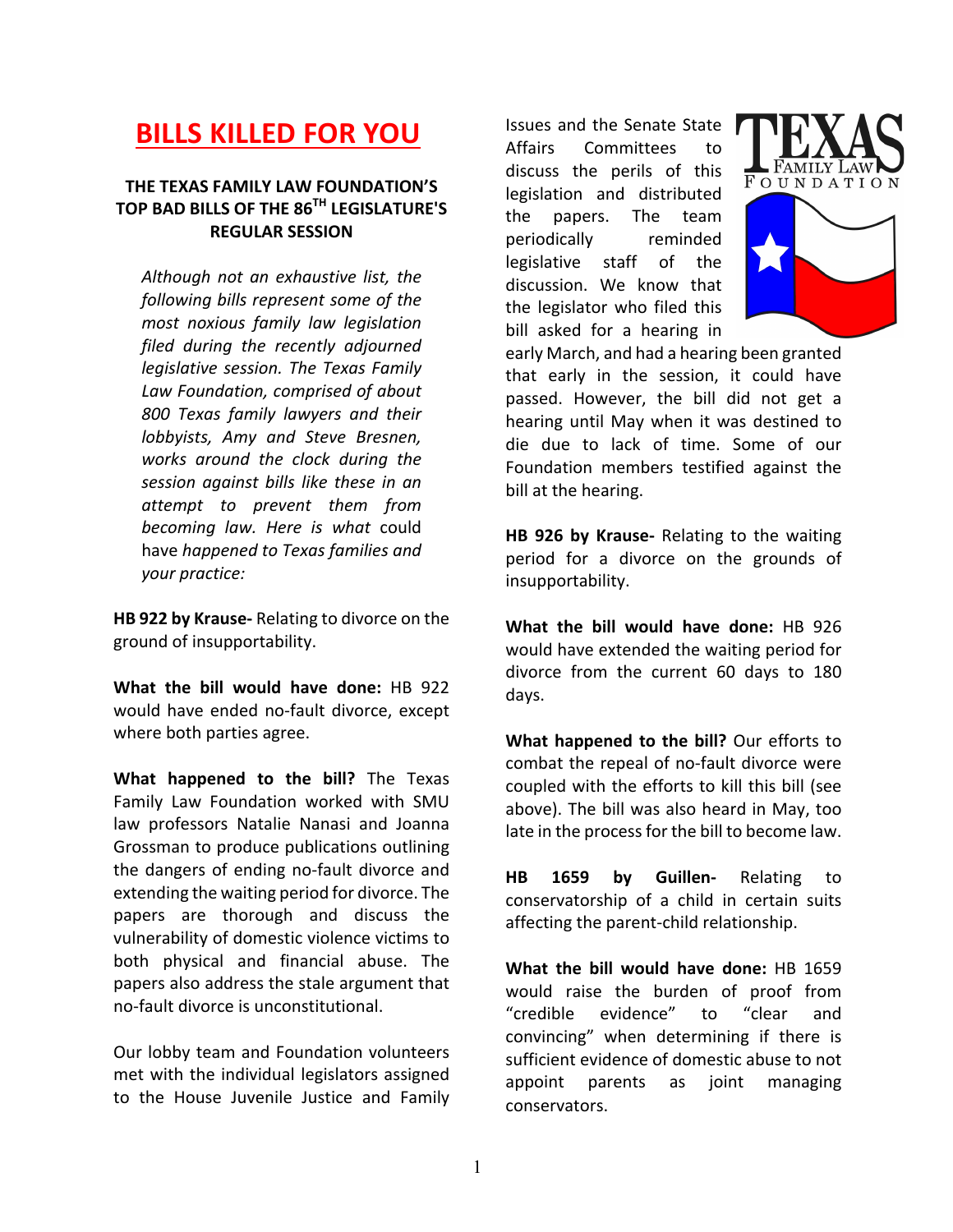**What happened to the bill?** Our lobby team and volunteers went by the legislator's office to discuss the bill with staff. They explained it was a constituent bill and meant no harm. The lobby team explained the burdens of proof and how they differed, as well how often each of them are used in family law cases. The sponsor graciously pulled the bill down and never asked for a hearing.

HB 2157 by Middleton- Relating to equal parenting orders in suits affecting the parent-child relationship.

**What the bill would have done:** HB 2157 would have added a Subsection (c) to Section 153.134, Family Code, creating a presumption in favor of equal parenting time if the parents are appointed joint managing conservators. It stated that, if parents are appointed joint managing conservators, the Court shall enter a possession order that provides for equal parenting, unless the Court determines it is not in the child's best interest. If equal parenting is not in the child's best interest, the Court may enter  $(1)$  the standard possession order or (2) another possession order the Court deems to be in the best interests of the child.

The bill further proposed a new Subchapter F-1 to Chapter 153, Family Code, entitled "Equal Parenting Order," which consisted of Sections 153.351 and 153.352. Section 153.351 stated that the Court shall, as an alternative to the standard possession order, enter an equal parenting order if the Court appoints the parents joint managing conservators under Section 153.134 and determines that the order would be in the best interests of the child. Section 153.352 contained the equal parenting order, stating in section (a) that the Court may enter an equal parenting order, provided that the schedule may not grant possession to a parent for more than five days greater than the possession granted to the other parent. If one parent is granted more days of possession in a year, the schedule shall alternate the next year so that the other parent is granted the same number of days. Subsection (b) states that the Court shall give the parents an opportunity to agree on an equal parenting order, subject to the Court's determination that the schedule is in the best interests of the child. If the parents do not agree, the Court may order any equal parenting order.

The bill also states that its enactment would not constitute a material and substantial change.

**What happened to the bill?** First, this was a re-filed bill from the previous session, so our lobby team was extensively prepared to battle it through the legislative process. Our lobbyists had heard at the beginning of the legislative session that the freshman representative may file this legislation and went to talk to him. He was very accessible as they spent over an hour explaining the expanded standard possession order and custody calendar. They also explained that judges could already do this where it is deemed appropriate. And, thanks to the Family Law Section poll on this issue, our lobby team shared that 72% of lawyers who had handled "50/50" custody arrangements had to return to court for modifications because often 50/50 plans are just not feasible. Based on the evident increased litigation, this arrangement should not be the presumption. This frank yet thoughtful discussion delayed the bill from being filed for a month.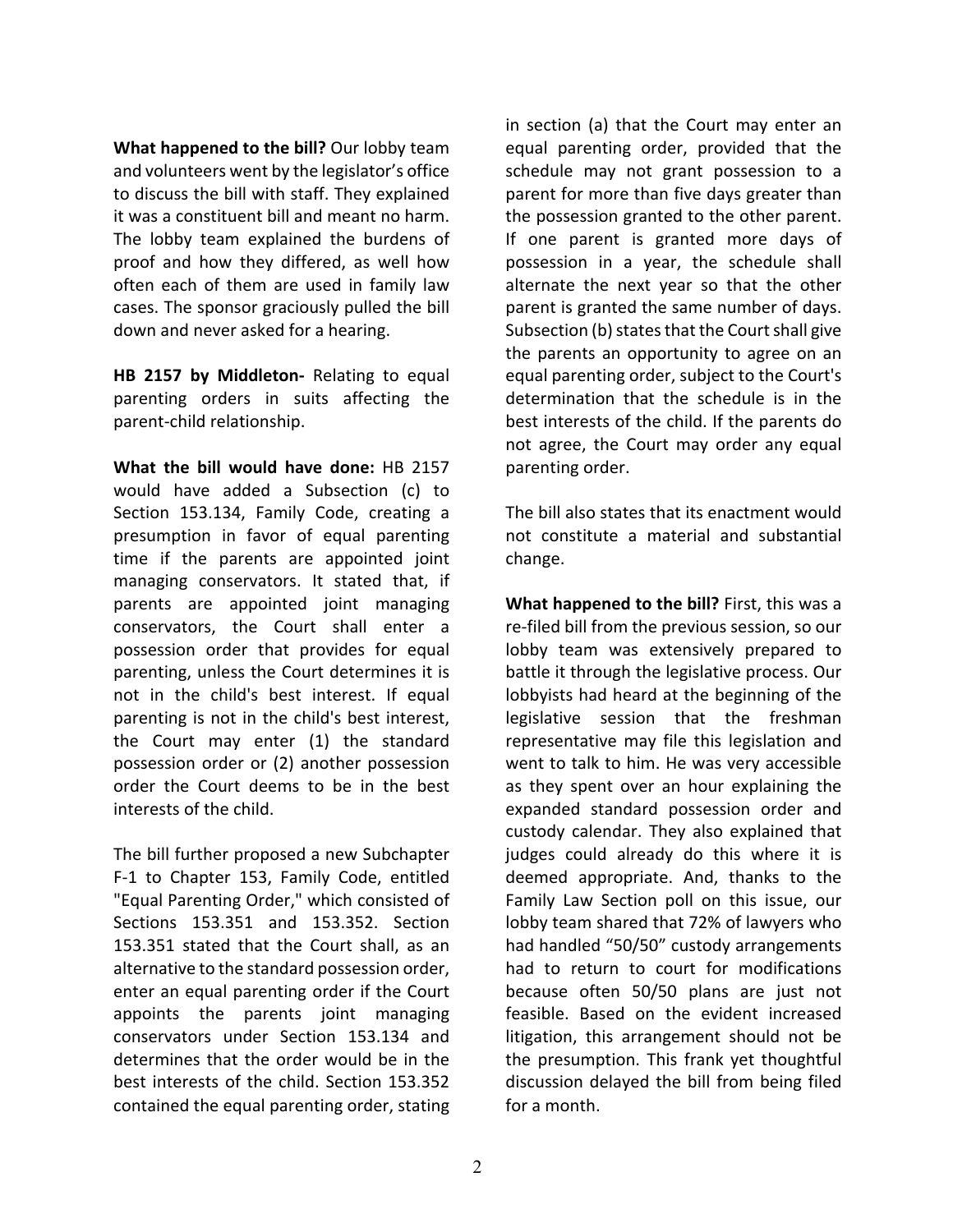Chairman Harold Dutton did not give the bill a hearing until the last week of April, which was too late for the bill to pass.

**HB 2756/SB 2365 by Leach/Hughes**-Relating to the protection of parental rights.

**What the bill would have done:** HB 2756/SB 2365 stated that it is the public policy of Texas in a suit between a parent and nonparent that the state not interfere with a parent's fundamental right to raise their children without overcoming the presumption that a parent is a fit parent and a fit parent acts in the best interest of the child. The standard set forth for a fit parent is one who "adequately cares for their child." It also set forth that the fundamental right of parents to raise their children includes but is not limited to the right to direct the care, custody, control, education, upbringing, moral and religious training, and health care of their child.

The fact that the parental presumption is inserted in the child's best interest statute implies that the child's best interest is subjugated to the stated parental presumptions and rights. This creates confusion and would eradicate decades of family law jurisprudence where the top priority of the state has simply been "the best interests of the child."

**What happened to the bill?** This bill was the Texas Home School Coalition's top priority this session and was drawn from Texas Attorney General's opinion KP-0241 relating to the state's infringement on parental rights.

The House bill had a hearing in early April, which was still sufficient time to pass.

However, after the persistent efforts by our lobby team, the bill did not have the votes to pass out of the House Committee when the vote was taken.

The lobby team heard rumors that the Home School Coalition was not giving up and intended to amend this bill onto a CPSrelated bill, HB 3331. By this point HB 3331 had already made its way to the House Calendars committee, which is the last stop for a House bill before it goes to the floor. The rumors of mischief may have killed HB 3331, which was the last possible vehicle in the House for HB 2756. To be fair, HB 3331 had its own share of problems, but the Foundation did not oppose it and the bill's author committed not to allow the bill to become a vehicle for bad legislation.

Once the Texas Home School Coalition learned there was no viable path for the bill in the House, it focused its efforts on the Senate. The Senate companion, SB 2365, was heard in the Senate State Affairs committee and it was amended in Committee to mirror the language of the House bill. Luckily, the Senate bill was left pending and did not receive a vote.

**HB 3121 by Bowers- Relating to ensuring the** safety of children in suits affecting the parent-child relationship.

**What the bill would have done: HB 3121** would have made substantial and consequential changes to Chapter 153 both in substance and procedure. It was a complete overhaul.

To name a few, the bill would have substantially changed the meaning of "best" interest of the child" by stating that the "best interest of the child, providing a safe,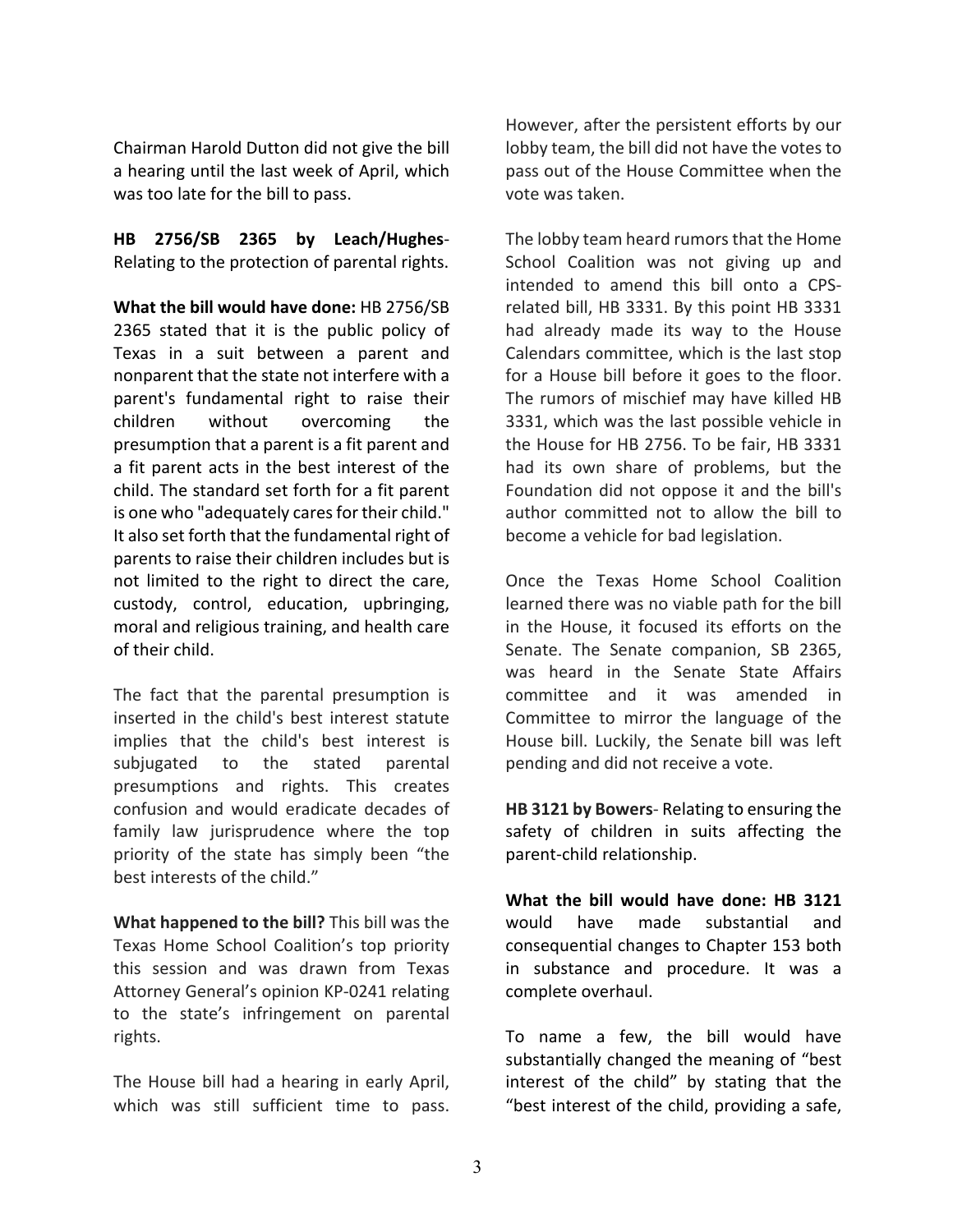healthy, stable and nonviolent environment for the child is the paramount concern."

It also altered the current procedures for determining joint managing conservator status under Chapter 153, which would cause confusion for judges and litigants. For example, current law allows courts to consider evidence of abuse within two years prior to the filing of the suit. Under this bill, courts could consider evidence of abuse against a party or a child any time before the filing of the suit.

It also required courts to look at evidence of "emotional abuse," which was too broadly defined, and the emotional abuse could have happened at any time prior to the filing of the suit. The bill stated that the court must look at "valid, scientific research" but did not define its meaning. As drafted, the court could consider "emotional abuse" at the time of the suit, for example, during crossexamination. In addition, the court would be required to consider the scientific research and make findings by *clear and convincing* evidence that awarding visitation could not endanger the child.

The bill also removed the "rebuttable presumption" that the appointment of a parent as a sole managing conservator or primary conservator is not in the best interest of the child if there is evidence that there is a history and pattern of neglect, abuse, family violence or emotional abuse by a parent against the other parent.

**What happened to the bill?** Bills like this show why it is so important to have an advocacy presence at the Capitol. Not only was the Foundation able to stop this bill from becoming a law, the Foundation also made a friend. Representative Rhetta Bowers, a freshman from Dallas and House Juvenile Justice and Family Issues committee member, truly cares about family law and wants to make positive changes. Her intentions when filing this bill were totally pure.

A group called the "Stop Abuse Campaign" brought this language to her and asked her to file the bill. Although this group is wellintentioned, as it appears to be mostly concerned about child sex abuse, the bill was written by non-lawyer activists who go state to state attempting to dump this exact same language into every state's codes. It is very similar to the American Laws for American Courts' advocacy approach or the Americans for Parental Equality approach. There does not appear to be any research or thought put into the individual state's existing law or that it may not be necessary.

Rather than outright opposing this bill, the Foundation asked Rep. Bowers if she would consider, given the vast changes to Chapter 153 proposed in the bill, an interim study on specific sections of Chapter 153. Many bills were filed this past session that would amend that chapter, so it seemed appropriate for an interim study topic. Rep. Bowers obliged and was excited about a study. She substituted an "interim study" for the filed version's language. Unfortunately, the committee substitute bill died due to lack of time.

But the Foundation expects this group to return to the  $87<sup>th</sup>$  Legislature. In the meantime, we seriously suggest improving Chapter 153 where it is needed.

**HB 3414 by Sanford- Relating to alternative** equal access time of possession under a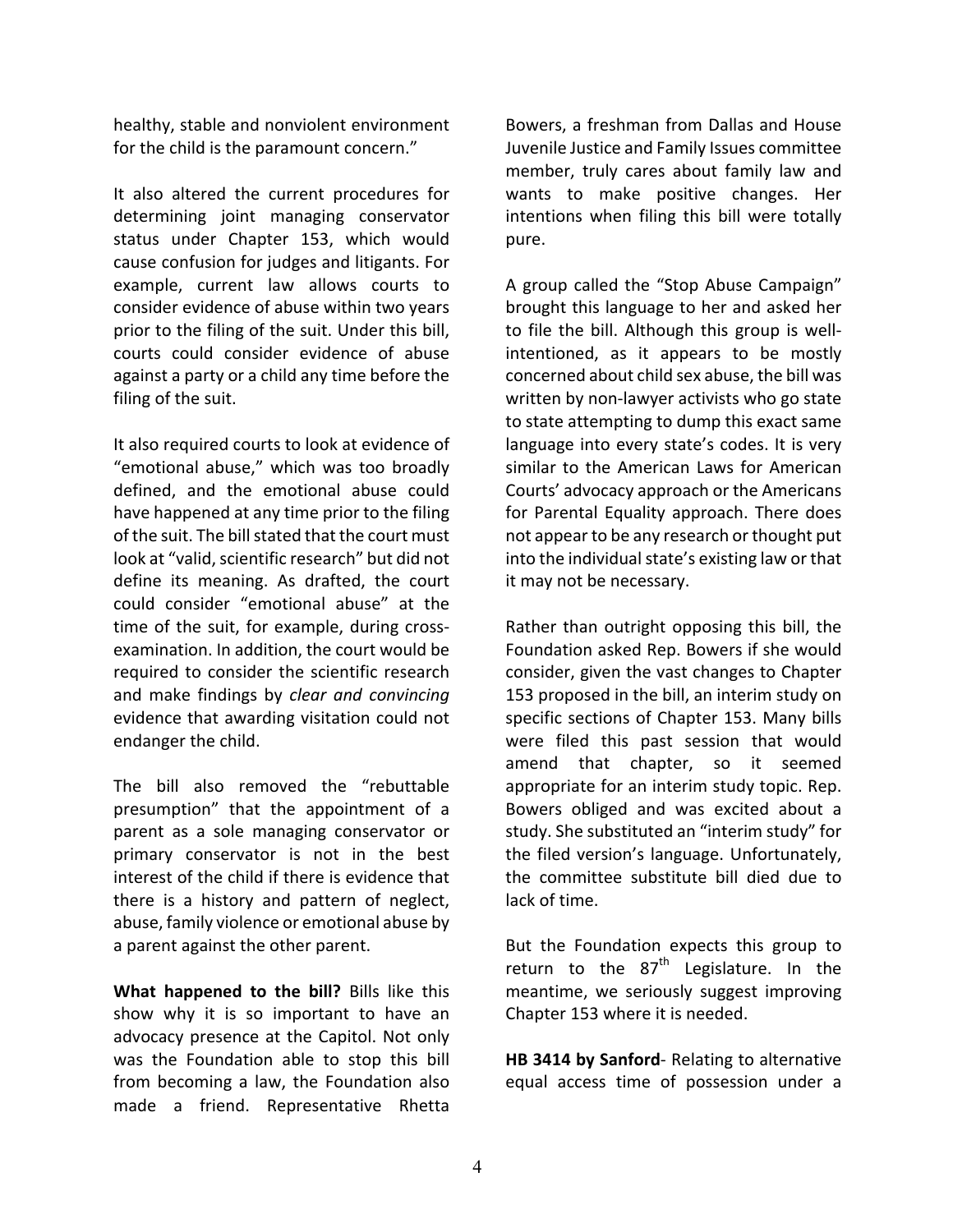standard possession order in a suit affecting the parent-child relationship.

**What the bill would have done:** HB3414 would have added two sections to the Texas Family Code. Proposed Section 153.3115 stated that, unless the court finds that equal access is not in the best interests of the children, a conservator may elect to increase the times of possession the conservator would be otherwise entitled under Sections 153.312, 153.314, and 153.315 by requesting an equal access possession order. Section 153.318 was titled "Alternative Equal Access Possession Order." This section would give a conservator an election to increase that conservator's possession time under the standard possession order up to one of the following arrangements: (1) week-on, week-off possession; (2) a 2-2-5 possession schedule; or (3) another arrangement ordered by the court or agreed to by the parties, as long as the schedule provides, as reasonably as possible, equal access. This bill would have, in effect, made 50/50 the standard possession order. If a court ordered a standard possession order, the conservator awarded the standard possession order has the option to make it a 50/50 schedule.

**What happened to the bill**? It was killed. And then, Chairman Harold Dutton killed it again by refusing to allow Representative Sanford to amend it onto one of his bills during the last week of the legislative session. 

## **HB 3761/SB 2105 by Miller/Zaffirni**-

Relating to the rendition of temporary orders in suits affecting parent-child relationship in anticipation of a parent's military deployment, military mobilization, or temporary military duty.

**What the bill would have done:** HB 3761/SB 2105 would have allowed a member of the military who "anticipates" being deployed in the next 12 months to have an expedited hearing for a temporary order in a SAPCR case. In other words, the person may never have been given notice of future deployment and the word "anticipates" was not defined. The could even mean the person had a dream that he or she could..possibly..maybe be deployed in the next 12 months. 

**What** happened to the bill? The Foundation's volunteers explained the concerns with the anticipatory language and that it would not be necessary as most who are active in the military are given ample notice of their future deployment and are able to get a prompt hearing when needed.

It is also the lobby team's understanding that this was supported by some of the "father's rights" groups, which may explain its obvious problems because their proposals are seldom well thought out.

The House bill received a late hearing and died due to the clock. The Senate sponsor did not press the bill once its effects and shortcomings were explained.

**HB 3879 by Ramos- Relating to military duty** of conservator of s child in suit affecting the parent-child relationship.

**What the bill would have done:** HB 3879 was the most comprehensive of the military bills filed this past session. Some of the changes included: The bill did way away with the terms military deployment, mobilization or temporary duty and changes it to "longterm military obligation and "short-term